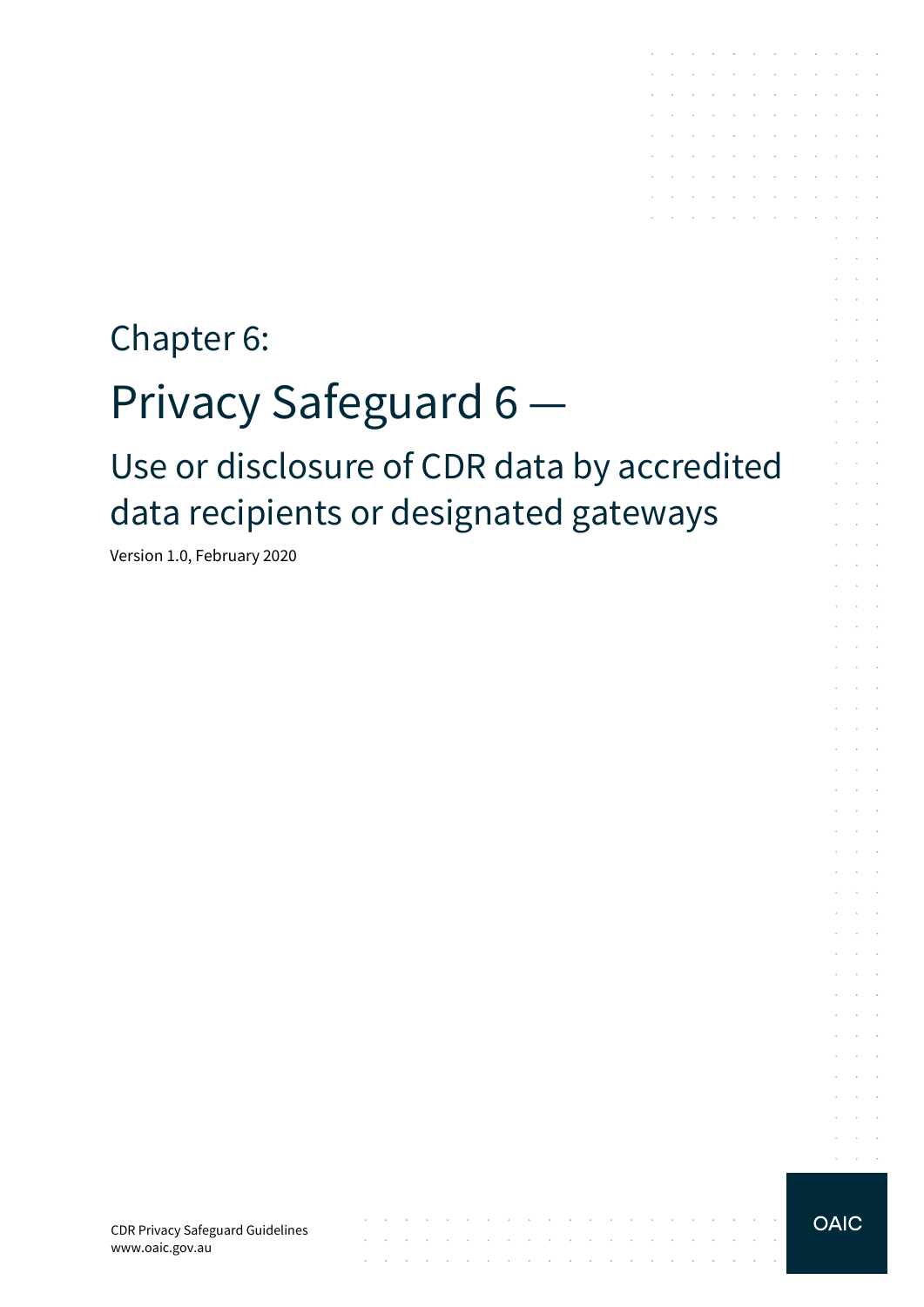## **Contents**

| Key points                                                            | 3  |
|-----------------------------------------------------------------------|----|
| What does Privacy Safeguard 6 say?                                    | 3  |
| Accredited data recipients                                            | 3  |
| Designated gateways                                                   | 3  |
| Who does Privacy Safeguard 6 apply to?                                | 4  |
| How does Privacy Safeguard 6 interact with the Privacy Act and APP 6? | 4  |
| Why is it important?                                                  | 5  |
| What is meant by 'use' and 'disclose'?                                | 5  |
| 'Use'                                                                 | 5  |
| 'Disclose'                                                            | 5  |
| When can an accredited data recipient use or disclose CDR data?       | 6  |
| Use or disclosure required or authorised under the CDR Rules          | 7  |
| Use or disclosure under Australian law or a court/tribunal order      | 12 |
| <b>Interaction with other Privacy Safeguards</b>                      | 12 |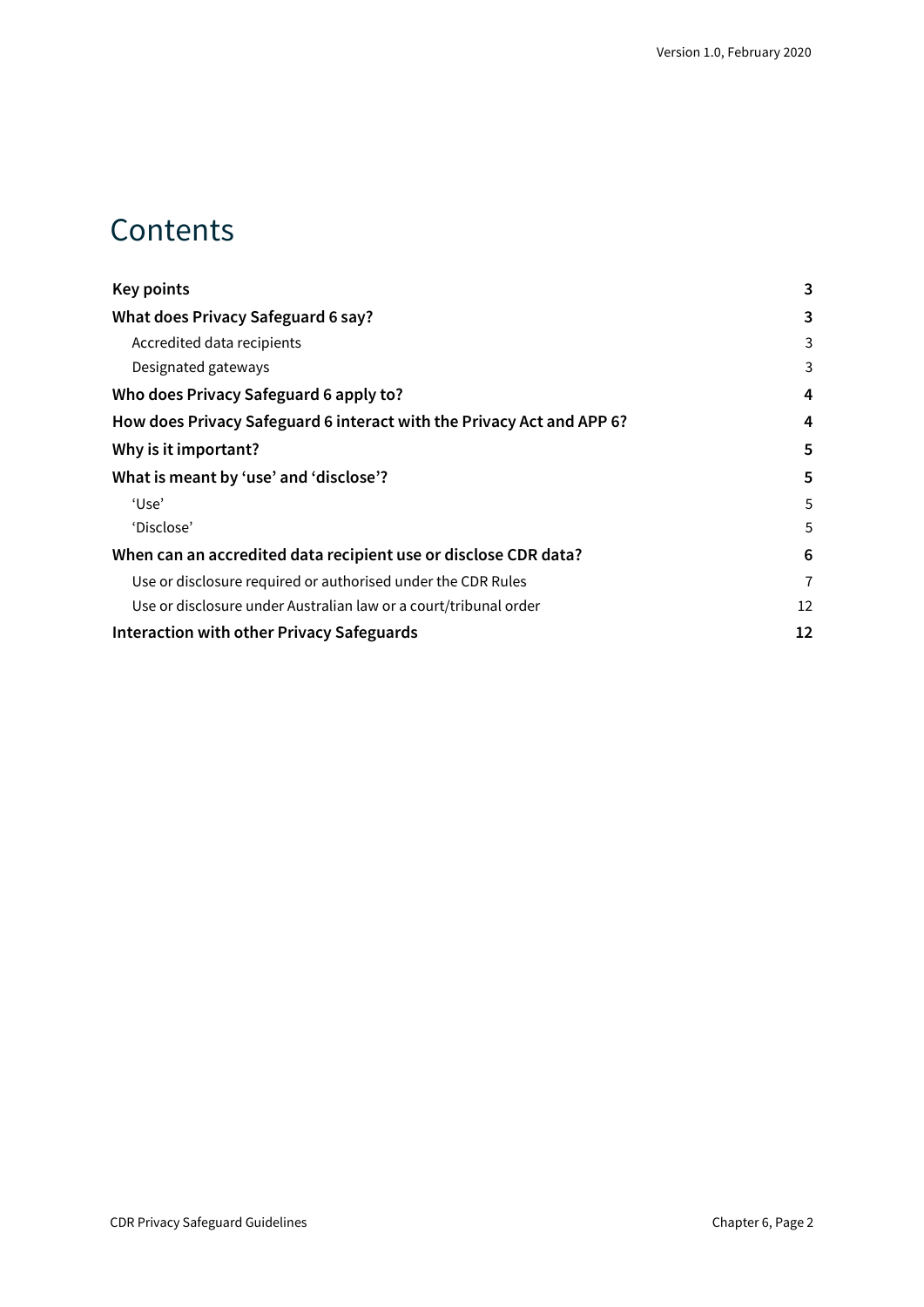## <span id="page-2-0"></span>**Key points**

- Privacy Safeguard 6, together with consumer data rules (CDR Rules) 7.5 and 7.7, sets out the obligations and restrictions on accredited data recipients in the use and disclosure of Consumer Data Right (CDR) data.
- Generally, accredited data recipients and designated gateways can use or disclose CDR data only where required or authorised under the CDR Rules. The consumer must consent to these uses of their CDR data.
- CDR Rule 7.5(1) outlines the permitted uses or disclosures of CDR data.
- CDR Rule 7.5(2) prohibits certain uses or disclosures of CDR data.

## <span id="page-2-1"></span>**What does Privacy Safeguard 6 say?**

### <span id="page-2-2"></span>**Accredited data recipients**

- An accredited data recipient must not use or disclose CDR data unless the: [1](#page-2-4)  $6.1$ 
	- disclosure is required under the CDR Rules in response to a valid request from a consumer for the CDR data
	- use or disclosure is otherwise required or authorised under the CDR Rules, or
	- use or disclosure is required or authorised by or under another Australian law or a court/tribunal order, and the accredited data recipient makes a written note of the use or disclosure.
- To be compliant with Privacy Safeguard 6, an accredited data recipient must satisfy the 6.2 requirements under CDR Rule 7.5.

## <span id="page-2-3"></span>**Designated gateways**

- 6.3 A designated gateway for CDR data must not use or disclose CDR data unless the:
	- disclosure is required under the CDR Rules
	- use or disclosure is authorised under the CDR Rules, or
	- use or disclosure is required or authorised by or under an Australian law, or a court/tribunal order, and the designated gateway makes a written note of the use or disclosure.

<span id="page-2-4"></span><sup>&</sup>lt;sup>1</sup> Note: The privacy safeguards apply only to CDR data for which there are one or more CDR consumers (s 56EB(1) of the Competition and Consumer Act). This means that Privacy Safeguard 6 does not prevent an accredited data recipient from using or disclosing CDR data for which there is no CDR consumer.

CDR data will be CDR data for which there is no consumer in circumstances including where the person is not identifiable or 'reasonably identifiable' from the CDR data or other information held by the entity, and where the CDR data does not 'relate to' the perso[n \(see Chapter B \(Key Concepts\)\).](https://www.oaic.gov.au/consumer-data-right/cdr-privacy-safeguard-guidelines/chapter-b-key-concepts)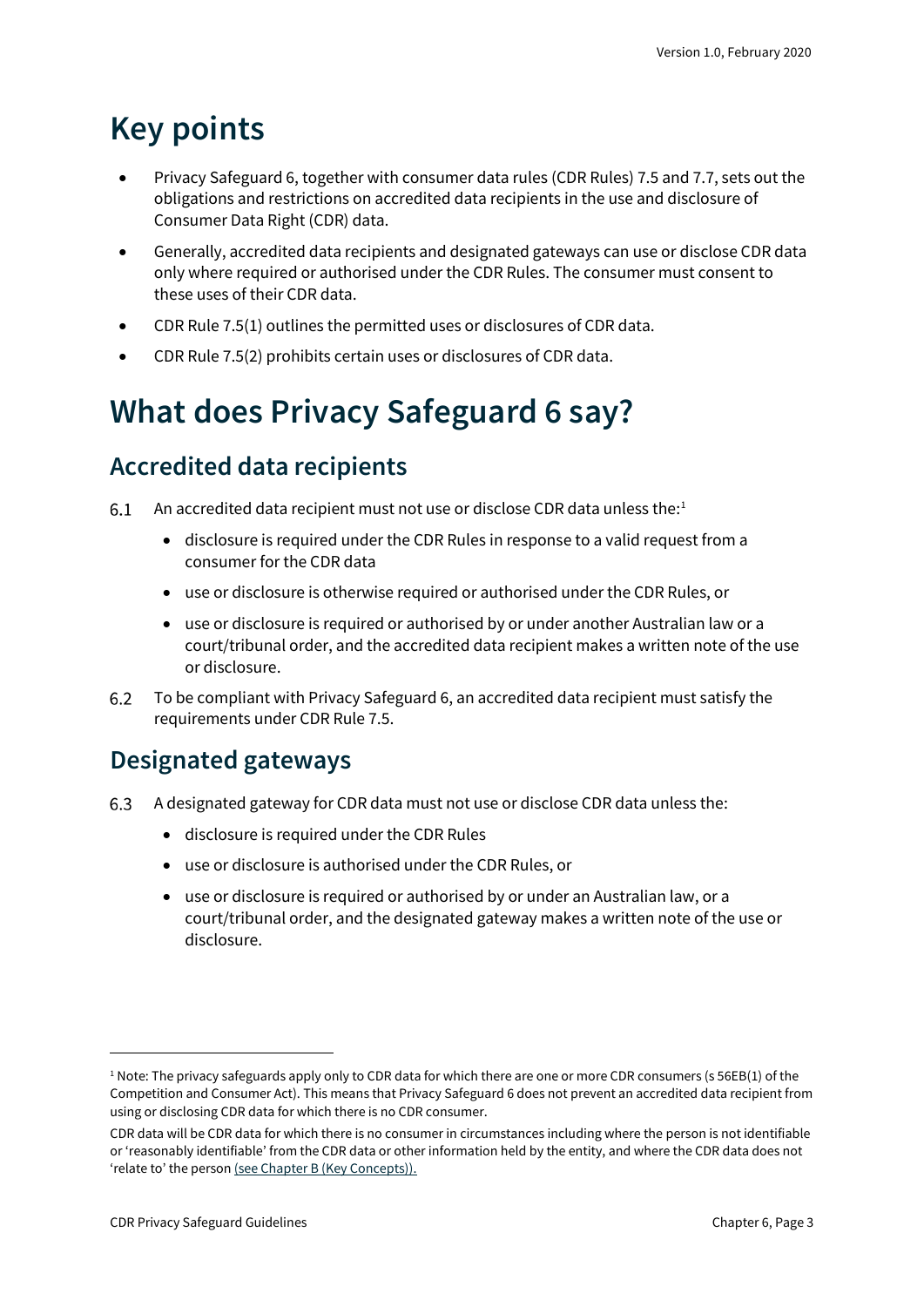## <span id="page-3-0"></span>**Who does Privacy Safeguard 6 apply to?**

- Privacy Safeguard 6 applies to accredited data recipients and designated gateways. 6.4
- 6.5 It does not apply to data holders. However, data holders should ensure that they adhere to their obligations under the *Privacy Act 1988* (the Privacy Act) and the Australian privacy Principles (APPs), including APP 6, when using or disclosing personal information.[2](#page-3-2)

*Note: Currently, there are no designated gateways in the CDR regime responsible for facilitating the transfer of information between data holders and accredited persons [\(see Chapter B \(Key concepts\)](https://www.oaic.gov.au/consumer-data-right/cdr-privacy-safeguard-guidelines/chapter-b-key-concepts) for the meaning of designated gateway).*

## <span id="page-3-1"></span>**How does Privacy Safeguard 6 interact with the Privacy Act and APP 6?**

It is important to understand how Privacy Safeguard 6 interacts with the Privacy Act and the 6.6 APPs.[3](#page-3-3)

| <b>CDR</b> entity                                   | Privacy protections that apply in the CDR context                                                                                                                                     |  |  |
|-----------------------------------------------------|---------------------------------------------------------------------------------------------------------------------------------------------------------------------------------------|--|--|
| Accredited person /<br>accredited data<br>recipient | <b>Privacy Safeguard 6</b>                                                                                                                                                            |  |  |
|                                                     | Privacy Safeguard 6 applies instead of APP 6 to the use or disclosure of CDR data<br>that has been disclosed to an accredited data recipient under the CDR Rules.                     |  |  |
|                                                     | APP 6 will continue to apply to the use or disclosure of personal information by<br>an accredited person or accredited data recipient where the data is not CDR<br>data. <sup>5</sup> |  |  |
|                                                     |                                                                                                                                                                                       |  |  |
| <b>Designated gateway</b>                           | <b>Privacy Safeguard 6</b>                                                                                                                                                            |  |  |
|                                                     | Privacy Safeguard 6 applies instead of APP 6 to the use and disclosure of CDR<br>data. <sub>6</sub>                                                                                   |  |  |
|                                                     | APP 6 continues to apply to the use and disclosure of personal information that<br>is not CDR data.                                                                                   |  |  |
| Data holder                                         | APP <sub>6</sub>                                                                                                                                                                      |  |  |

APP 6 relates to the use or disclosure of personal information. [4](#page-3-4) 6.7

<span id="page-3-2"></span> $2$  For the purposes of APP 6.2(b), the Competition and Consumer Act is an Australian law that may require or authorise a data holder to disclose personal information.

<span id="page-3-3"></span><sup>&</sup>lt;sup>3</sup> The Privacy Act includes 13 APPs that regulate the handling of personal information by certain organisations and Australian Government agencies (APP entities).

<span id="page-3-4"></span><sup>4</sup> APP 6 provides that if an APP entity holds personal information about an individual that was collected for a particular purpose, the entity must not use or disclose the information for another purpose unless an exception applies. See Chapter 6: APP 6 — [Use or disclosure of personal information](https://www.oaic.gov.au/privacy/australian-privacy-principles-guidelines/chapter-6-app-6-use-or-disclosure-of-personal-information/) of the APP Guidelines.

<span id="page-3-5"></span><sup>5</sup> All accredited persons are subject to the Privacy Act and the APPs in relation to information that is personal information but is not CDR data. See s 6E(1D) of the Privacy Act.

<span id="page-3-6"></span><sup>6</sup> Section 56EC(4)(d) of the Competition and Consumer Act.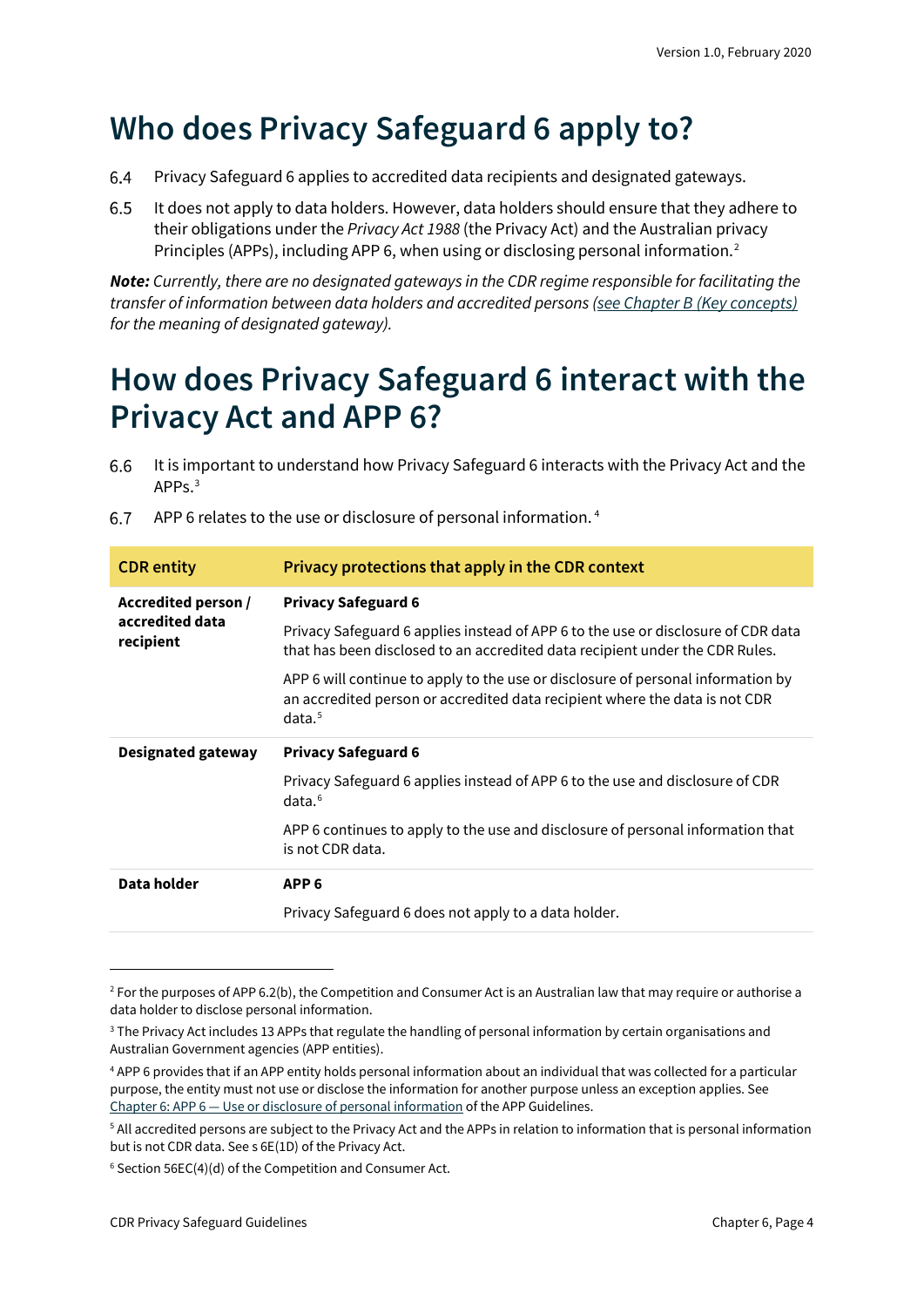## <span id="page-4-0"></span>**Why is it important?**

- 6.8 Consumer consent for uses of their CDR data, including subsequent disclosure, is at the heart of the CDR regime.
- 6.9 By adhering to Privacy Safeguard 6 an accredited data recipient or designated gateway will ensure consumers have control over what their CDR data is being used for and who it is disclosed to. This is an essential part of the CDR regime.

## <span id="page-4-1"></span>**What is meant by 'use' and 'disclose'?**

### <span id="page-4-2"></span>**'Use'**

- 6.10 The term 'use' is not defined within the Consumer and Competition Act.<sup>[7](#page-4-4)</sup>
- An accredited data recipient or designated gateway 'uses' CDR data where it handles or undertakes an activity with the CDR data within its effective control. For further discussion of use, see [Chapter B \(Key concepts\).](https://www.oaic.gov.au/consumer-data-right/cdr-privacy-safeguard-guidelines/chapter-b-key-concepts) For example, 'use' includes:
	- the entity accessing and reading the CDR data
	- the entity making a decision based on the CDR data
	- the entity de-identifying the CDR data, and
	- the entity passing the CDR data from one part of the entity to another.

### <span id="page-4-3"></span>**'Disclose'**

- 6.12 The term 'disclose' is not defined within the Consumer and Competition Act. $8$
- An accredited data recipient or designated gateway 'discloses' CDR data when it makes it accessible or visible to others outside the entity.<sup>[9](#page-4-6)</sup> This focuses on the act done by the disclosing party, and not on the actions or knowledge of the recipient. There will be a disclosure in these circumstances even where the information is already known to the recipient. For further discussion of disclosure[, see Chapter B \(Key concepts\).](https://www.oaic.gov.au/consumer-data-right/cdr-privacy-safeguard-guidelines/chapter-b-key-concepts)
- Examples of disclosure include where an accredited data recipient or designated gateway:
	- shares the CDR data with another entity or individual, including a related party of the entity
	- publishes the CDR data on the internet, whether intentionally or not
	- accidentally provides CDR data to an unintended recipient

<span id="page-4-4"></span> $7$  The term 'use' is also not defined in the Privacy Act.

<span id="page-4-5"></span><sup>8</sup> The term 'disclose' is also not defined in the Privacy Act.

<span id="page-4-6"></span><sup>9</sup> Information will be 'disclosed' under the CDR regime regardless of whether an entity retains effective control over the data. This is different to the situation under the Privacy Act, where in some limited circumstances the provision of information from an entity to a contractor to provide services on behalf of the entity may be a use, rather than a disclosure. See paragraph B.144 in [Chapter B: Key concepts](https://www.oaic.gov.au/privacy/australian-privacy-principles-guidelines/chapter-b-key-concepts/#use) of the APP Guidelines.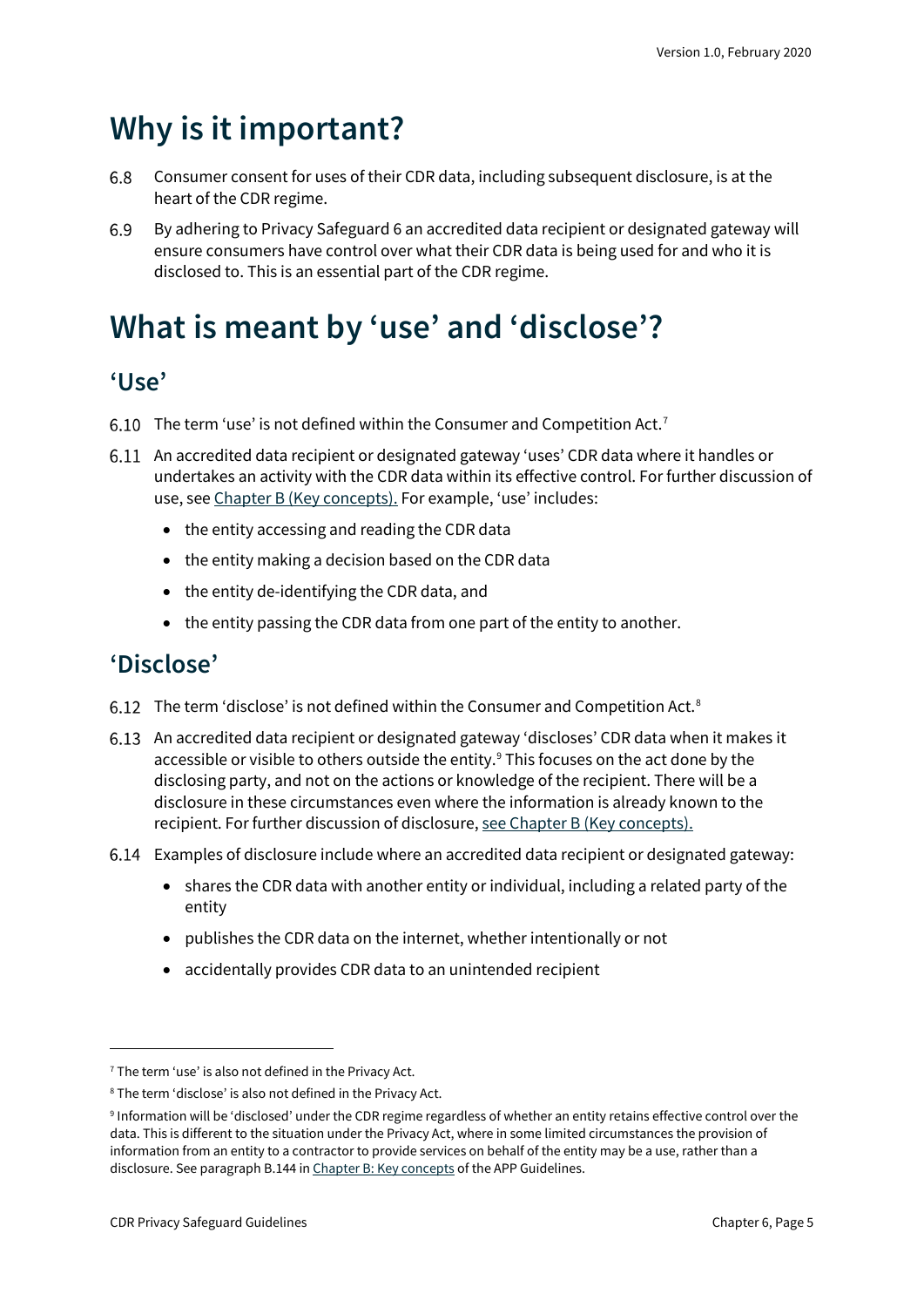- reveals the CDR data in the course of a conversation with a person outside the entity, and
- displays data on a computer screen so that the CDR data can be read by another entity or individual.

## <span id="page-5-0"></span>**When can an accredited data recipient use or disclose CDR data?**

- 6.15 This section outlines when an accredited data recipient may use or disclose CDR data.<sup>[10](#page-5-1)</sup>
- This chapter does not consider when a designated gateway may use or disclose CDR data. This is because there are not currently any designated gateways for the banking sector.
- The following diagram outlines at a high-level the permitted and prohibited uses or disclosures of CDR data for an accredited data recipient. These uses and disclosures are discussed further below in this section.

|  | Permitted uses or disclosures of CDR data |
|--|-------------------------------------------|
|  |                                           |

- $\oslash$  Providing goods or services requested by the consumer
- $\oslash$  Deriving CDR data to provide goods or services requested by the consumer
- $\circledcirc$  Disclosing CDR data to the consumer in order to provide the requested goods or services
- $\circledcirc$  Disclosing CDR data to an outsourced service provider in order to provide goods or services requested by the consumer
- $\circledcirc$  Disclosing CDR data that has been deidentified in accordance with the CDR Rules
- $\circledcirc$  Using or disclosing CDR data where required or authorised by law

#### Prohibited uses or disclosures of CDR data

- Selling CDR data, unless the data has been ′⊗ de-identified in accordance with the CDR **Rules**
- $(\times)$  Using CDR data to identify, compile insights or build a profile about a person who isn't the consumer, unless this is required to provide the consumer with the requested goods or services and the consumer has consented

<span id="page-5-1"></span><sup>10</sup> Privacy Safeguard 6 allows for the use or disclosure of CDR data in certain circumstances. One of these circumstances is where the disclosure is required under the CDR Rules in response to a valid request from a consumer for the CDR data (s 56EI(1)(a) of the Competition and Consumer Act). The CDR Rules do not currently require an accredited data recipient to disclose CDR data in response to a valid request – they only *authorise* the accredited data recipient to do so.

As such, an accredited data recipient is currently only able to use or disclose CDR data where required or authorised under the CDR Rules or under an Australian law or a court/tribunal order. These circumstances are outlined in this chapter from paragraph 6.19 onwards.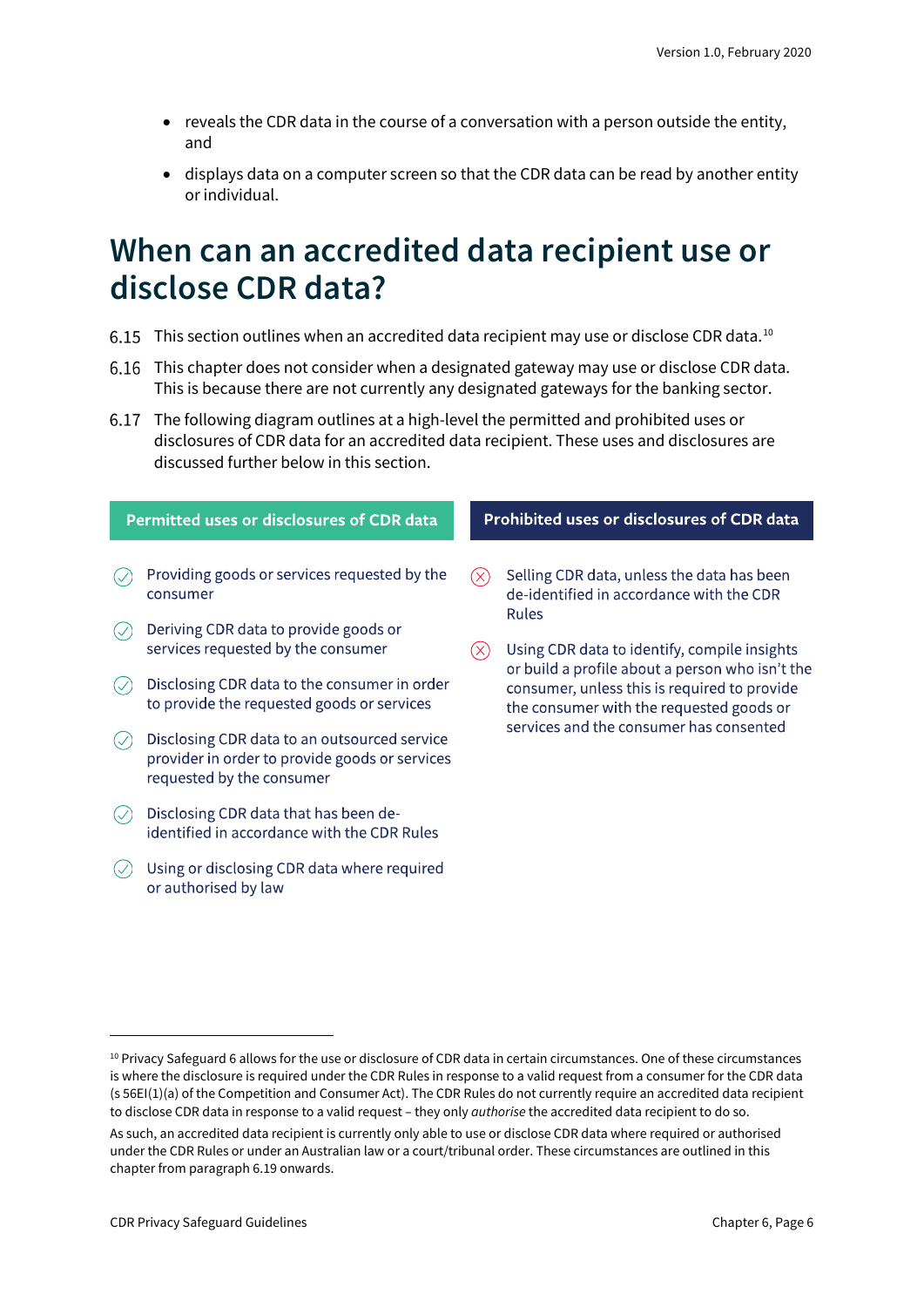## <span id="page-6-0"></span>**Use or disclosure required or authorised under the CDR Rules**

- Privacy Safeguard 6 provides that an accredited data recipient of CDR data must not use or disclose CDR data unless the use or disclosure is required or authorised under the CDR Rules. $11$
- CDR Rule 7.5(1) authorises the following permitted uses or disclosures of CDR data:
	- using CDR data to provide goods or services requested by the consumer in compliance with the data minimisation principle and in accordance with a consent from the consumer (other than a direct marketing consent)
	- directly or indirectly deriving CDR data from the collected CDR data in accordance with the above use
	- disclosing to the consumer any of their CDR data for the purpose of providing the existing goods or services $12$
	- disclosing the consumer's CDR data to an outsourced service provider:
		- o for the purpose of doing the things referred to above, and
		- o to the extent reasonably needed to do those things
	- disclosing (by sale or otherwise) to any person, CDR data that has been de-identified in accordance with the CDR data de-identification process.
- CDR Rule 7.5(2) prohibits the following uses or disclosures of CDR data:
	- selling the CDR data (unless de-identified in accordance with the CDR data deidentification process), or
	- using it for the purpose of identifying, compiling insights in relation to, or building a profile in relation to, any identifiable person who is not a consumer who made the consumer data request (including through aggregating the CDR data), unless the accredited data recipient is, in accordance with the consumer's consent:
		- $\circ$  deriving, from that CDR data, CDR data about that person's interactions with the consumer, and
		- o using that derived CDR data in order to provide the requested goods or services.
- CDR Rule 4.12(3) prohibits an accredited data recipient from asking a consumer to give consent to the use or disclosure of their CDR data for the above prohibited uses or disclosures.<sup>[13](#page-6-3)</sup>
- The permitted uses and disclosures (in paragraph 6.20) are discussed further in this chapter.

<span id="page-6-1"></span> $11$  Section 56EI(1)(b) of the Competition and Consumer Act. The use or disclosure of CDR data is not currently required under the CDR Rules. The use or disclosure of CDR data is authorised under the CDR Rules if it is a 'permitted use or disclosure' under CDR Rule 7.5 that does not relate to direct marketing (CDR Rule 7.7).

<span id="page-6-2"></span> $12$  The phrase, 'existing goods or services' is defined in CDR Rule 7.5(1)(a) to mean the goods or services requested by the consumer.

<span id="page-6-3"></span><sup>&</sup>lt;sup>13</sup> For further information regarding restrictions on seeking consent[, see Chapter C \(Consent\).](https://www.oaic.gov.au/consumer-data-right/cdr-privacy-safeguard-guidelines/chapter-c-consent-the-basis-for-collecting-and-using-cdr-data)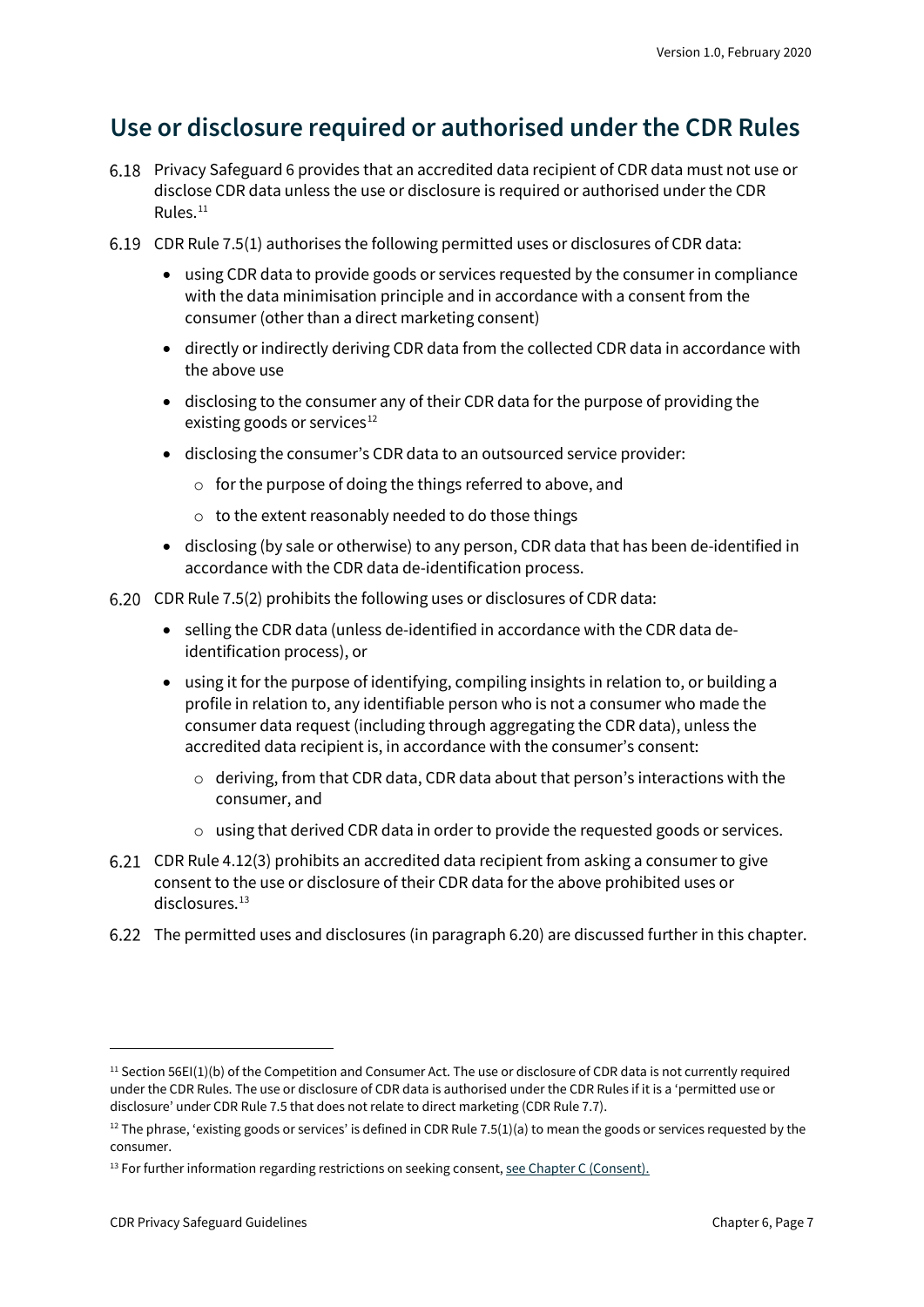### Using CDR data in accordance with a current consent to provide goods or services requested by the consumer

- An accredited data recipient is authorised to use CDR data in accordance with a current consent from the consumer to provide goods or services requested by the consumer.[14](#page-7-0)
- The relevant uses are those uses to which the consumer expressly consented when the consumer provided a valid request for the accredited person to collect their CDR data from a data holder. Valid requests are discussed further in [Chapter 3 \(Privacy Safeguard 3\).](https://www.oaic.gov.au/consumer-data-right/cdr-privacy-safeguard-guidelines/chapter-3-privacy-safeguard-3-seeking-to-collect-cdr-data-from-cdr-participants)
- 6.25 For information regarding how consents to collect and use CDR data must be managed, see [Chapter C \(Consent\).](https://www.oaic.gov.au/consumer-data-right/cdr-privacy-safeguard-guidelines/chapter-c-consent-the-basis-for-collecting-and-using-cdr-data)

#### **Example**

SpendLess Pty Ltd is an accredited data recipient for Oliver's CDR data, and provides Oliver with budgeting tips through its mobile budgeting application.

SpendLess runs Oliver's transaction data through an algorithm to ascertain what other SpendLess products Oliver might be interested in.

When providing his valid request to SpendLess, Oliver consented to the analysis of his transaction data so that SpendLess can identify how much money he has been spending in particular categories. He did not consent to his transaction data being used to allow SpendLess to develop and communicate offers about other products.

SpendLess has used Oliver's CDR data in a way that is not in accordance with his consent, and this use would therefore not be a permitted use under CDR Rule 7.5(1)(a). [15](#page-7-1)

#### **Using CDR data in compliance with the data minimisation principle**

- An accredited data recipient must comply with the data minimisation principle when using the CDR data to provide goods or services requested by the consumer.<sup>[16](#page-7-2)</sup>
- An accredited data recipient complies with the data minimisation principle if, when providing the requested goods or services, it does not use the collected CDR data, or CDR data derived from it, beyond what is reasonably needed to provide the goods or services requested by the consumer.<sup>[17](#page-7-3)</sup>
- The data minimisation principle and meaning of 'reasonably needed' is discussed in more detail [in Chapter B \(Key concepts\)](https://www.oaic.gov.au/consumer-data-right/cdr-privacy-safeguard-guidelines/chapter-b-key-concepts) and, as it relates to consent for collection, in Chapter 3 [\(Privacy Safeguard 3\).](https://www.oaic.gov.au/consumer-data-right/cdr-privacy-safeguard-guidelhttps:/www.oaic.gov.au/consumer-data-right/cdr-privacy-safeguard-guidelines/chapter-3-privacy-safeguard-3-seeking-to-collect-cdr-data-from-cdr-participants)

<span id="page-7-0"></span><sup>14</sup> CDR Rule 7.5(1)(a).

<span id="page-7-1"></span><sup>15</sup> SpendLess has used Oliver's CDR data in a manner that may constitute direct marketing under the CDR regime. For information regarding direct marketing, see [Chapter 7 \(Privacy Safeguard 7\).](https://www.oaic.gov.au/consumer-data-right/cdr-privacy-safeguard-guidelines/chapter-3-https:/www.oaic.gov.au/consumer-data-right/cdr-privacy-safeguard-guidelines/chapter-7-privacy-safeguard-7-use-or-disclosure-of-cdr-data-for-direct-marketing-by-accredited-data-recipients-or-designated-gateways)

<span id="page-7-2"></span><sup>16</sup> CDR Rule 7.5(1)(a).

<span id="page-7-3"></span><sup>17</sup> CDR Rule 1.8(b).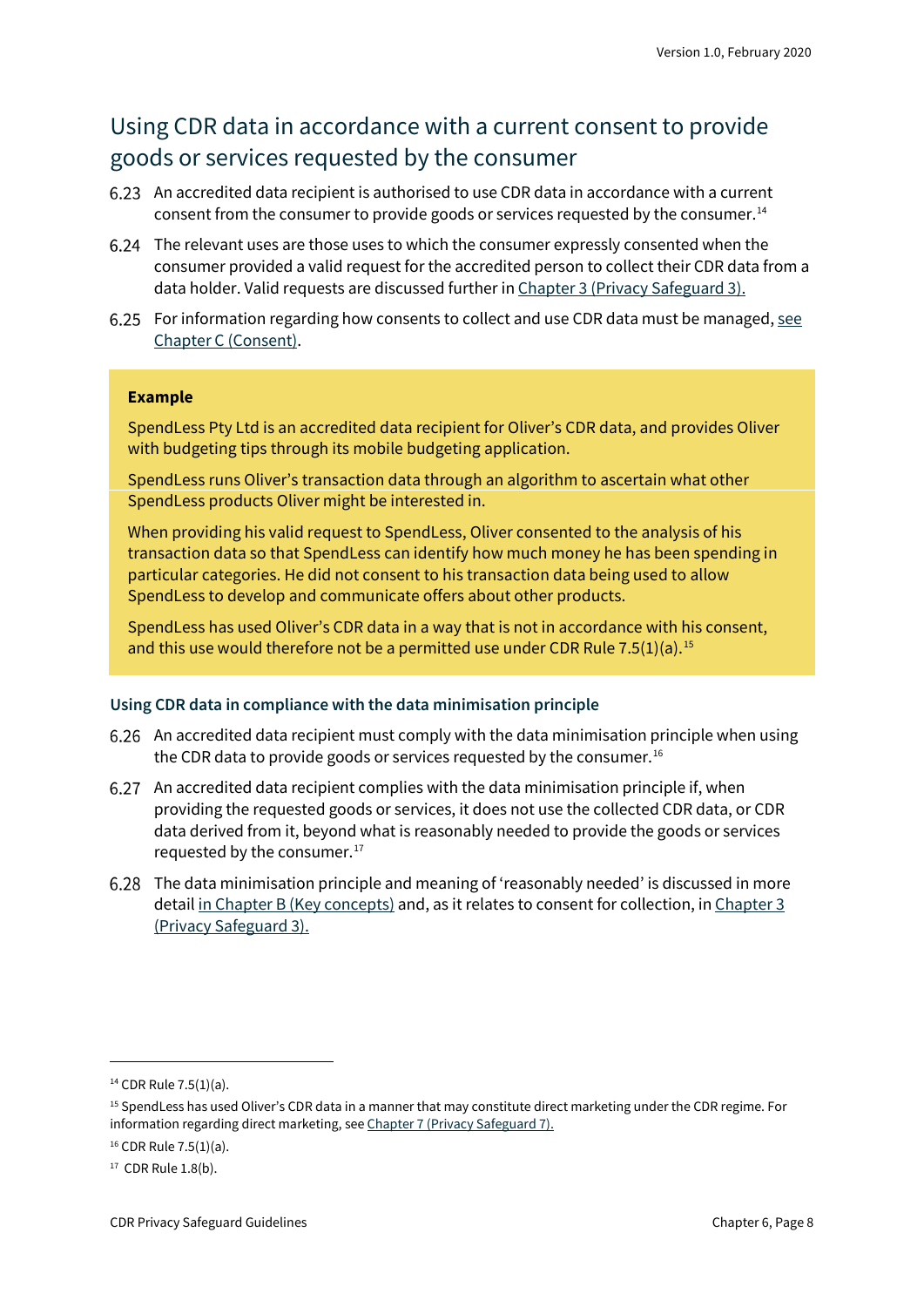**Risk point:** An accredited person should pay careful attention to its processes and systems to ensure it complies with the data minimisation principle in all of its uses of CDR data. This includes consideration of the minimum CDR data needed to provide each good or service to a consumer.

**Privacy tip:** An accredited person should set up its systems and processes so that it can identify the minimum CDR data needed for a particular good or service. This will reduce the risk of over collection of CDR data and ensure that the person does not exceed the limitations imposed by the data minimisation principle.

### Deriving or indirectly deriving CDR data

- An accredited data recipient is permitted to directly or indirectly derive CDR data from the collected CDR data in order to use the data to provide the goods or services requested by the consumer. [18](#page-8-0)
- This is a permitted disclosure under CDR Rule 7.5(1) and does not require the consent of the consumer.
- 6.31 However, where an accredited person:
	- wishes to derive, from the consumer's CDR data, CDR data about the interactions between the consumer and an identifiable person who is not the consumer, and
	- will use that derived data to provide the goods or services requested by the consumer

the accredited data recipient must seek consent from the consumer before doing so.<sup>[19](#page-8-1)</sup>

6.32 Derived CDR data is discussed in more detail i[n Chapter B \(Key concepts\).](https://www.oaic.gov.au/consumer-data-right/cdr-privacy-safeguard-guidelines/chapter-b-key-concepts)

### Disclosing CDR data to the consumer

- An accredited data recipient is permitted to disclose to a consumer any of their CDR data for the purpose of providing the existing goods or services. [20](#page-8-2)
- This includes CDR data collected from the data holder in response to the consumer's valid request, as well as data that has been directly and/or indirectly derived from such CDR data.
- This is a permitted disclosure under CDR Rule 7.5(1) and does not require the consent of the consumer.

### Disclosing CDR data to an outsourced service provider

- An accredited data recipient is permitted to disclose the consumer's CDR data to an outsourced service provider for the purpose of:
	- using the consumer's CDR data to provide goods or services requested by the consumer, including by directly or indirectly deriving CDR data from the CDR data, and

<span id="page-8-0"></span><sup>18</sup> CDR Rule 7.5(1)(b).

<span id="page-8-1"></span><sup>19</sup> CDR Rule 4.12(4).

<span id="page-8-2"></span> $20$  CDR Rule 7.5(1)(c).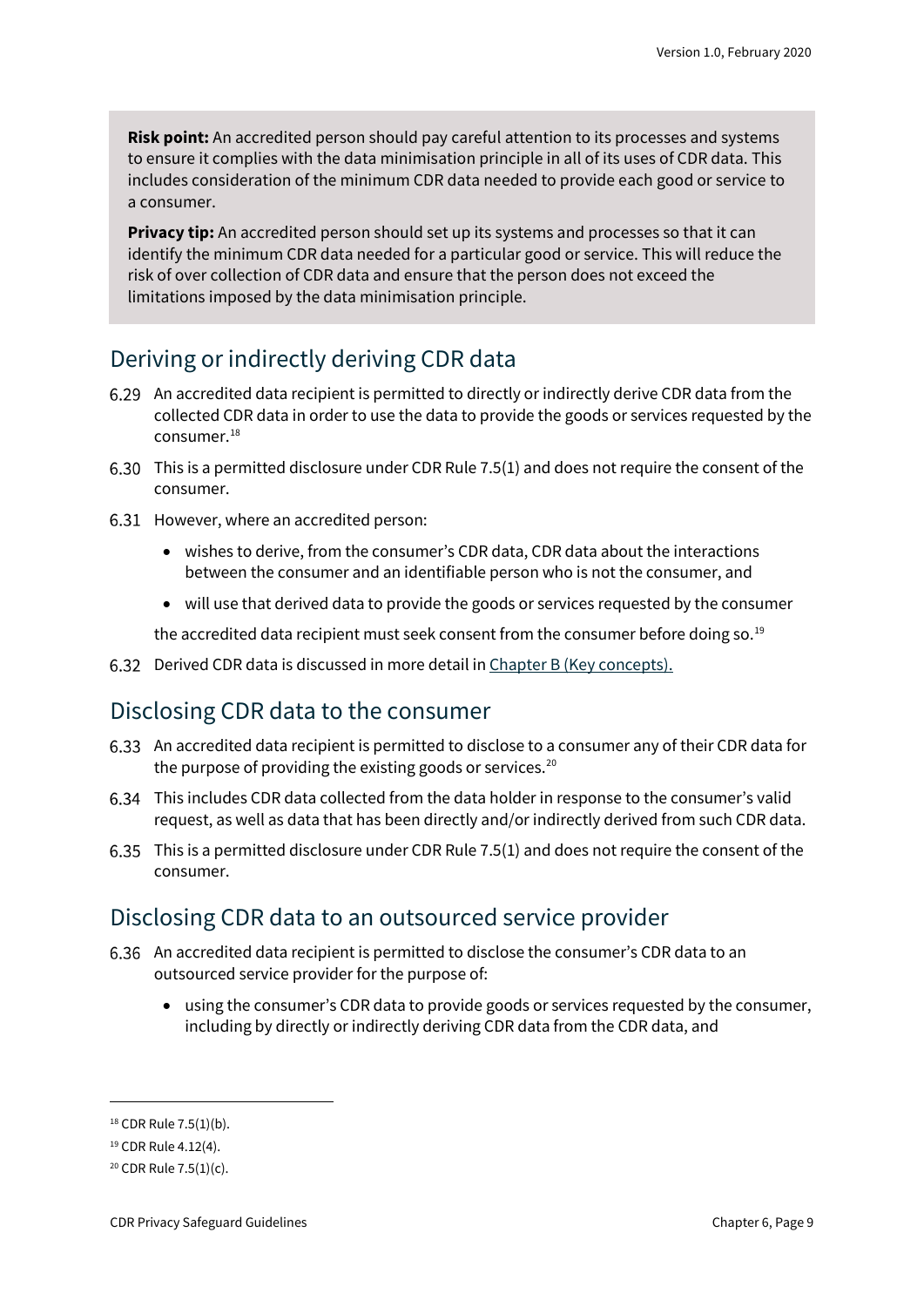• disclosing, to the consumer, any of their CDR data for the purpose of providing the existing goods or services,

to the extent reasonably needed to do those things. [21](#page-9-0)

#### **Example**

SpendLess Pty Ltd is an accredited data recipient for Oliver's CDR data and provides Oliver with budgeting tips through its mobile budgeting application.

SpendLess engages KnowYourMoney Pty Ltd to analyse consumers' data and report on consumers' spending trends per category, so that SpendLess can provide tailored budgeting advice to consumers.

SpendLess discloses Oliver's account and transaction data to KnowYourMoney. However, Spendless did not first consider whether KnowYourMoney needs both transaction and account data for this purpose.

If KnowYourMoney does not need to analyse Oliver's account data in order to report on his spending trends, SpendLess may have disclosed Oliver's CDR data to an outsourced service provider beyond the extent reasonably needed to provide the service requested by Oliver. The disclosure by SpendLess may therefore not be a permitted disclosure under CDR Rule  $7.5(1)(d)$ .

- The consumer's CDR data includes data collected from the data holder in response to the consumer's request. The consumer's CDR data also includes data that has been directly and/or indirectly derived from their CDR data.
- Disclosure of a consumer's CDR data by an accredited data recipient to an outsourced service provider for the purpose outlined in paragraph 6.35 is a permitted disclosure under CDR Rule 7.5(1) that does not require the consent of the consumer.<sup>[22](#page-9-1)</sup>
- Where an accredited person intends to disclose the CDR data of a consumer to an outsourced service provider, the accredited person must:
	- provide certain information to the consumer at the time of seeking the consumer's consent to collect and use the consumer's CDR data, [23](#page-9-2) and
	- include certain information about outsourced service providers in its CDR policy.<sup>[24](#page-9-3)</sup>
- 6.40 An outsourced service provider is a person to whom an accredited data recipient discloses<sup>[25](#page-9-4)</sup> CDR data under a CDR outsourcing arrangement. $26$

<span id="page-9-0"></span><sup>21</sup> CDR Rule 7.5(1)(d).

<span id="page-9-1"></span> $22$  However, the accredited data recipient must ensure it has complied with the requirements set out in paragraph 6.40.

<span id="page-9-2"></span><sup>23</sup> CDR Rule 4.11(3)(f)[. See Chapter 3 \(Privacy Safeguard 3\).](https://www.oaic.gov.au/consumer-data-right/cdr-privacy-safeguard-guidelines/chapter-3-privacy-safeguard-3-seeking-to-collect-cdr-data-from-cdr-participants)

<span id="page-9-3"></span><sup>&</sup>lt;sup>24</sup> CDR Rule 7.2(4)[. See Chapter 1 \(Privacy Safeguard 1\).](https://www.oaic.gov.au/consumer-data-right/cdr-privacy-safeguard-guidelines/chapter-1-privacy-safeguard-1-open-and-transparent-management-of-cdr-data)

<span id="page-9-4"></span> $25$  Any provision of CDR data by an accredited data recipient to an outsourced service provider will be a disclosure. Whether an accredited data recipient retains effective control over the data does not affect whether data is 'disclosed'. This is different to the situation under the Privacy Act, where in some limited circumstances the provision of information from an entity to a contractor to provide services on behalf of the entity may be a use, rather than a disclosure. See paragraph B.144 i[n Chapter B: Key concepts](https://www.oaic.gov.au/privacy/australian-privacy-principles-guidelines/chapter-b-key-concepts/#use) of the APP Guidelines.

<span id="page-9-5"></span> $26$  CDR Rule 1.10. 'CDR outsourcing arrangement' is discussed i[n Chapter B \(Key Concepts\).](https://www.oaic.gov.au/consumer-data-right/cdr-privacy-safeguard-guidelines/chapter-b-key-concepts)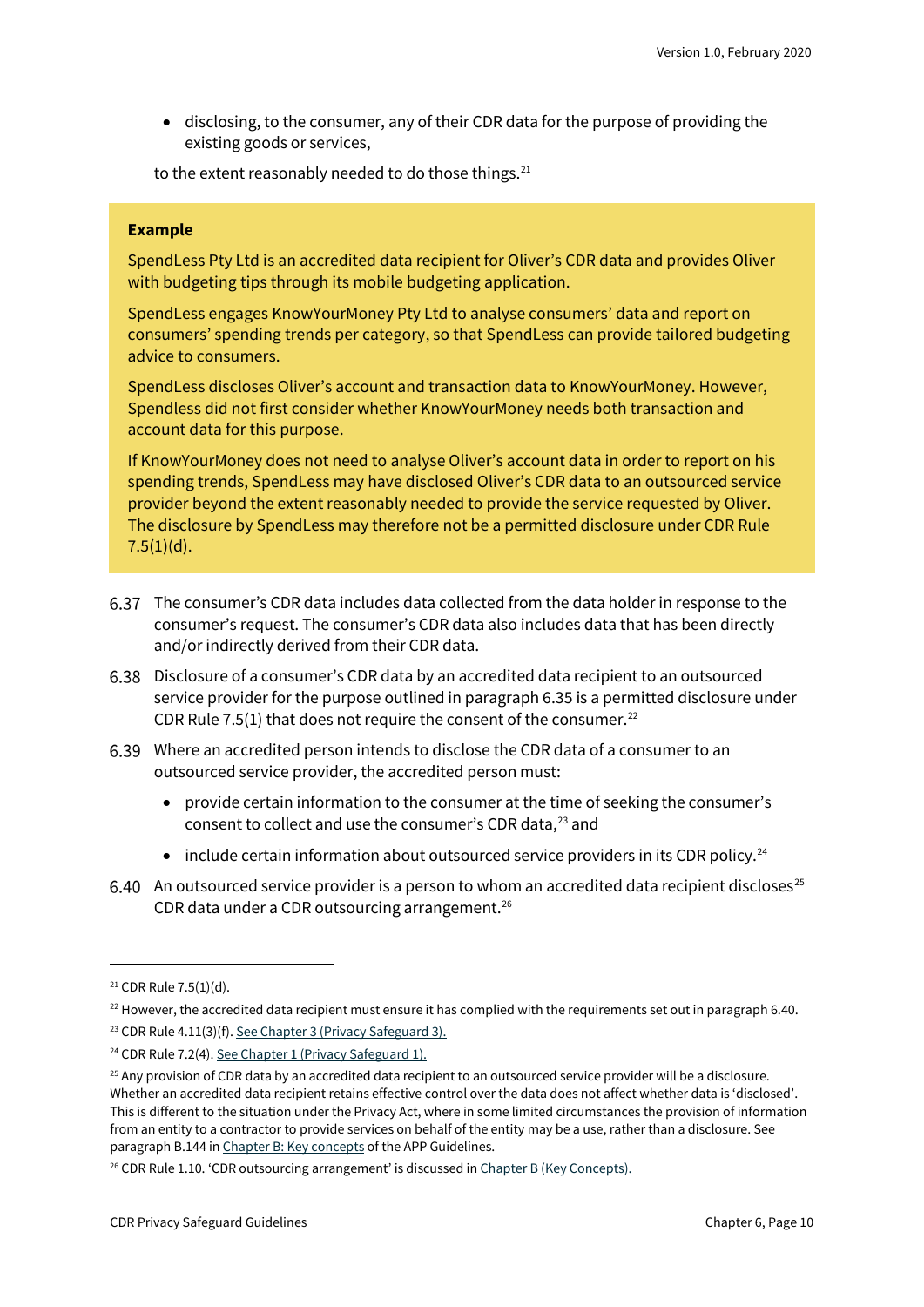- An accredited data recipient who discloses CDR data to a person under a CDR outsourcing arrangement must ensure that the person complies with its requirements under the arrangement. $27$
- In addition, the accredited data recipient should ensure that the relevant CDR outsourcing arrangement requires the outsourced service provider to adhere to the accredited data recipient's Privacy Safeguard obligations.
- The contract should also provide the accredited data recipient with the appropriate level of transparency to allow them to monitor and audit the CDR outsourcing arrangement.
- Where an accredited person has disclosed CDR data to a person under a CDR outsourcing arrangement, any use or disclosure of that data by the person (or their subcontractor) will be taken to have been by the accredited person. This occurs regardless of whether the use or disclosure is in accordance with the arrangement. $^{28}$  $^{28}$  $^{28}$
- When disclosing CDR data to an outsourced service provider located outside of Australia, an accredited data recipient must also have regard to the requirements for disclosure of CDR data to an overseas recipient under Privacy Safeguard 8.<sup>[29](#page-10-2)</sup> See Chapter 8 (Privacy Safeguard [8\)](https://www.oaic.gov.au/consumer-data-right/cdr-privacy-safeguard-guidelines/chapter-8-privacy-safeguard-8-overseas-disclosure-of-cdr-data-by-accredited-data-recipients) for more information.
- 6.46 For further information[, see Chapter B \(Key Concepts\),](https://www.oaic.gov.au/consumer-data-right/cdr-privacy-safeguard-guidelines/chapter-b-key-concepts) 'Outsourced service providers'.

## Disclosing de-identified CDR data

- An accredited data recipient is permitted to disclose to any person, by sale or otherwise, CDR data that has been de-identified in accordance with the CDR data de-identification process,  $30$ which is set out in CDR Rule 1.17.<sup>[31](#page-10-4)</sup>
- 6.48 However, before de-identifying in accordance with 1.17, the accredited data recipient must have first:
	- received consent from the consumer to de-identify some or all of the collected CDR data for the purpose of disclosing (including by selling) the de-identified data, $^{32}$  $^{32}$  $^{32}$  and
	- provided the consumer with additional information relating to the de-identification of CDR data. [33](#page-10-6)

<span id="page-10-5"></span><sup>32</sup> CDR Rule 4.11(3)(e).

<span id="page-10-6"></span><sup>33</sup> CDR Rule 4.15.

<span id="page-10-0"></span><sup>27</sup> CDR Rule 1.16.

<span id="page-10-1"></span><sup>&</sup>lt;sup>28</sup> CDR Rule 7.6(2). This is the case whether the CDR data was disclosed directly to the person by the accredited person, or indirectly through one or more further CDR outsourcing arrangements (CDR Rule 7.6(3)).

<span id="page-10-2"></span><sup>&</sup>lt;sup>29</sup> An accredited person must also include certain information in its CDR policy about outsourced service providers located overseas (CDR Rule 7.2(4)(d))[. See Chapter 1 \(Privacy Safeguard 1\)](https://www.oaic.gov.au/consumer-data-right/cdr-privacy-safeguard-guidelines/chapter-1-privacy-safeguard-1-open-and-transparent-management-of-cdr-data) for further information.

<span id="page-10-3"></span><sup>30</sup> CDR Rule 7.5(1)(e).

<span id="page-10-4"></span> $31$  The CDR data de-identification process is set out in CDR Rule 1.17. If the CDR data cannot be de-identified to the 'required extent', the accredited data recipient must not disclose the CDR data to any person for this purpose, whether by sale or otherwise. For information regarding the CDR data de-identification process, see Chapter 12 (Privacy [Safeguard 12\).](https://www.oaic.gov.au/consumer-data-right/cdr-privacy-safeguard-guidelines/chapter-12-privacy-safeguard-12-security-of-cdr-data-and-destruction-of-de-identification-of-redundant-cdr-data) Chapter 12 (Privacy Safeguard 12) also provides guidance on the requirement for an accredited data recipient to destroy or de-identify redundant CDR data.